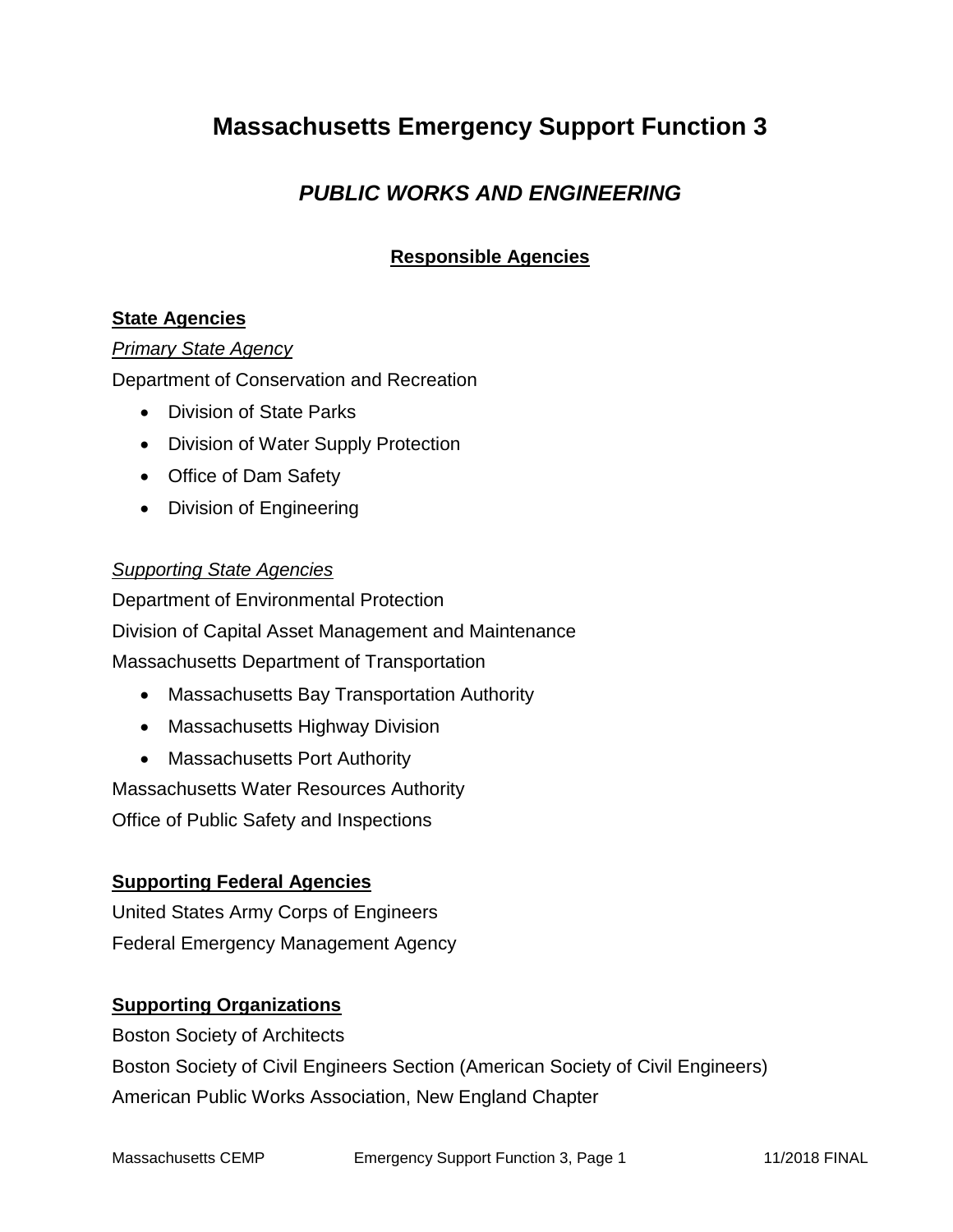Massachusetts Municipal Association Massachusetts Highway Association Massachusetts Federation of Building Officials Massachusetts Water Works Association New England Water Works New England Interstate Water Pollution Control Commission Massachusetts Water Pollution Control Association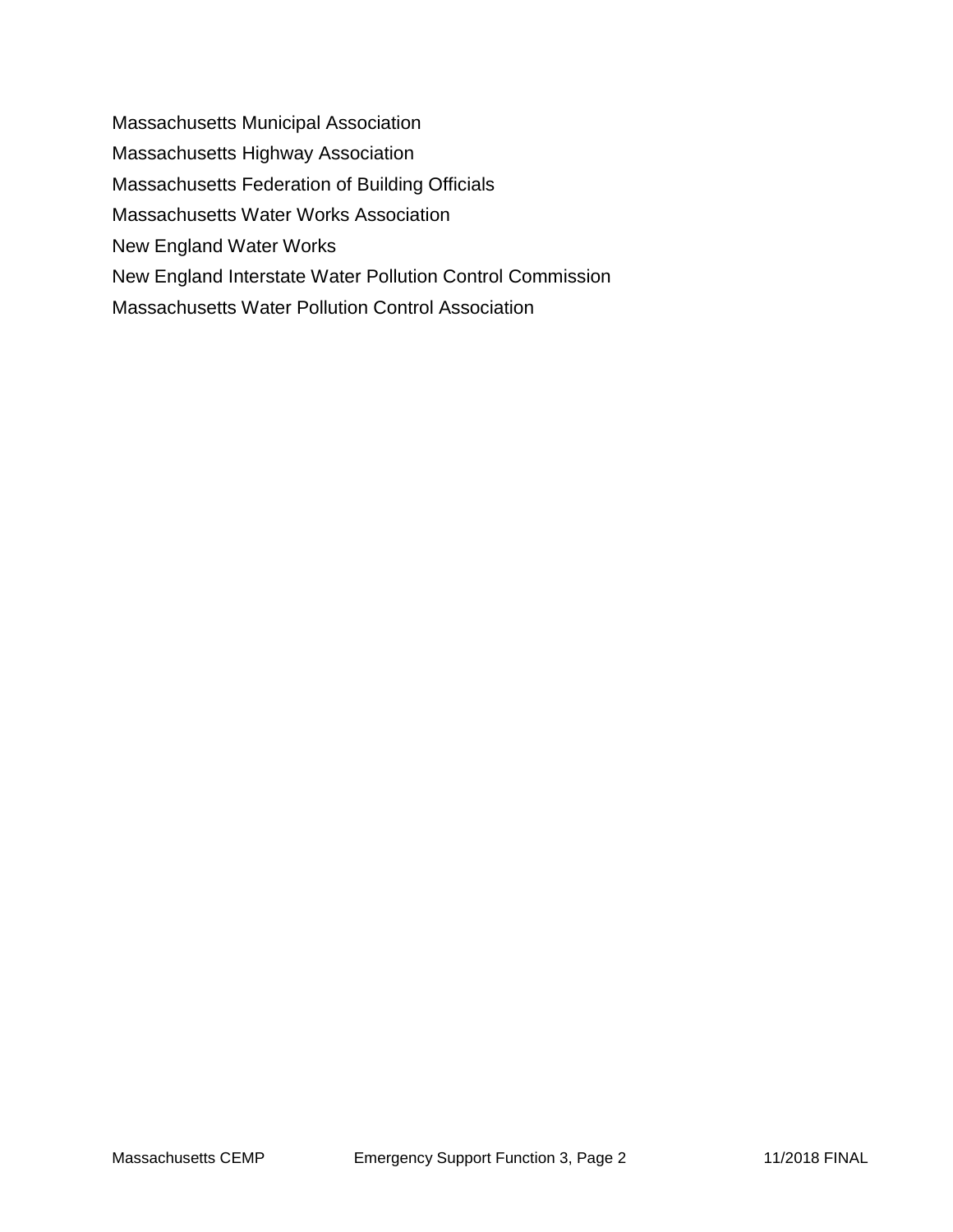# **1.0. INTRODUCTION**

## **1.1. Purpose**

Massachusetts Emergency Support Function 3 (MAESF-3) *Public Works and Engineering* provides a framework for coordination and cooperation across state agencies regarding public works and engineering needs, issues, and activities before, during, and after a disaster or emergency in the Commonwealth.

In addition, this Annex details how the Commonwealth will provide public works, inspectional, and engineering assistance to local governments in support of life safety and protection activities prior to, during, and immediately following a major disaster or emergency.

For MAESF-3 purposes, emergency public works and engineering activities are defined as:

#### **Public Works**

Coordination of resources, including engineering, procurement and debris clearance, to provide or restore emergency power supplies for critical facilities. Coordination of resources to restore and/or provide emergency supplement to water and sewer services, including emergency supply of potable water, temporary restoration of water supply and sewer systems; and providing water for firefighting.

#### **Inspectional and Engineering**

Coordination of resources to support post-disaster evaluation of: buildings and similar structures to determine safety and usability, such as dams, bridges, highways, and water structures. Coordination of resources to support the restoration of transportation infrastructure, implement emergency repairs to public and private facilities, and other appropriate construction services (i.e. electrical, plumbing, soils, etc.). Coordination of resources to support emergency demolition and/or stabilization of damaged structures and facilities designated as hazards to public health and safety.

## **1.2. Scope**

This Annex is applicable to agencies and departments within the Commonwealth, as well as affiliated public works and engineering partners, with a role in public works, inspectional, and engineering related activities in response to a disaster.

The objectives of MAESF-3 are to address the operational priorities of protecting lives and providing for the health and safety of the general public by attaining some or all of the following:

- Establish a framework for state-level public works, inspectional, and engineering related emergency preparedness, mitigation, response, and recovery activities.
- Coordinate state-level public works, inspectional, and engineering related response and recovery operations to maximize the use of resources.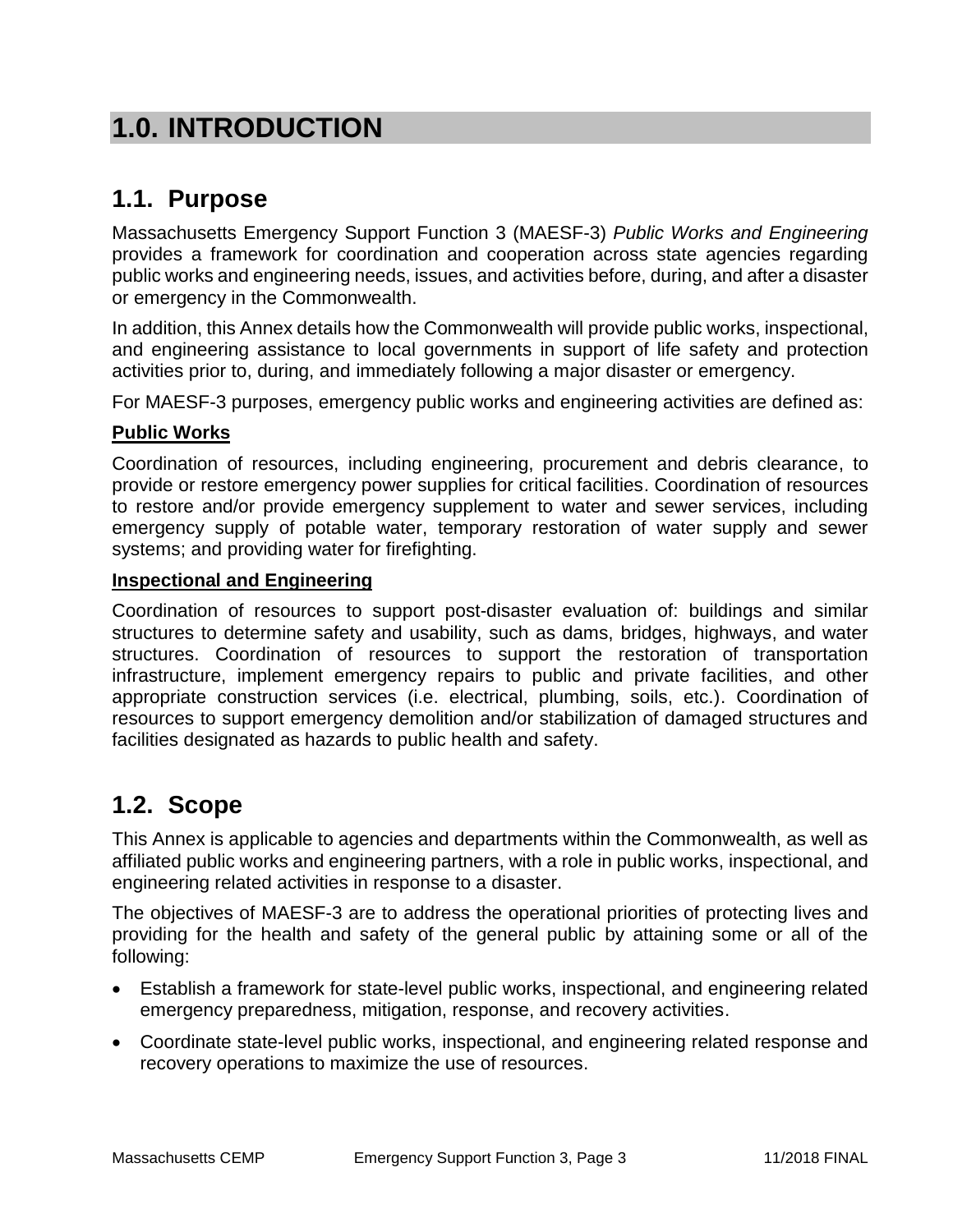- Share information and coordinate response activities across pertinent state agencies regarding public works, inspectional, and engineering related requests for assistance in a manner that ensures consistency with established state policies and procedures.
- Monitor and mitigate potential effects of a disaster on critical infrastructure before, during, and after an incident, with particular attention to problems that may threaten public safety or disrupt response activities.
- Provide situational awareness and expertise on the status of public works and engineering related infrastructure in Massachusetts and neighboring states to the SEOC.
- Provide technical assistance and evaluations, including engineering expertise, construction management, contracting and real estate services.
- During disasters coordinate resources to conduct safety inspections and other assistance for first responders.
- Direct state assistance and emergency contracting services for repair and restoration of potable water, infrastructure, wastewater and solid waste facilities.
- Coordinate resources to support emergency debris management operations for passage of emergency response personnel, equipment, and supplies.
- Coordinate resources to support the emergency repair and restoration of damaged emergency access routes necessary for the transportation of emergency rescue personnel and supplies.
- Coordinate resources to support emergency demolition and stabilization of damaged structures, as appropriate, to facilitate emergency response operations.
- Coordinate resources to support the emergency demolition or stabilization of dams.
- Process all public works and engineering assistance requests from local governments and other MAESFs.
- Coordinate resources to support emergency repair or procurement of backup power sources to critical infrastructure, including energy systems.

# **1.3. Policies**

- MAESF-3 is an annex of the Massachusetts Comprehensive Emergency Management Plan (CEMP).
- As an incident requires, or at the direction of the MEMA Director, MAESF-3 will be activated to coordinate resources to support public works and engineering response.
- MAESF-3 will operate from the State Emergency Operations Center (SEOC). MEMA and the SEOC provide overall direction and control for the incident as it develops.
- All agencies assigned responsibilities within MAESF-3 will develop and maintain the necessary plans, standard operating procedures, mutual aid agreements, and model contracts to successfully accomplish their tasks.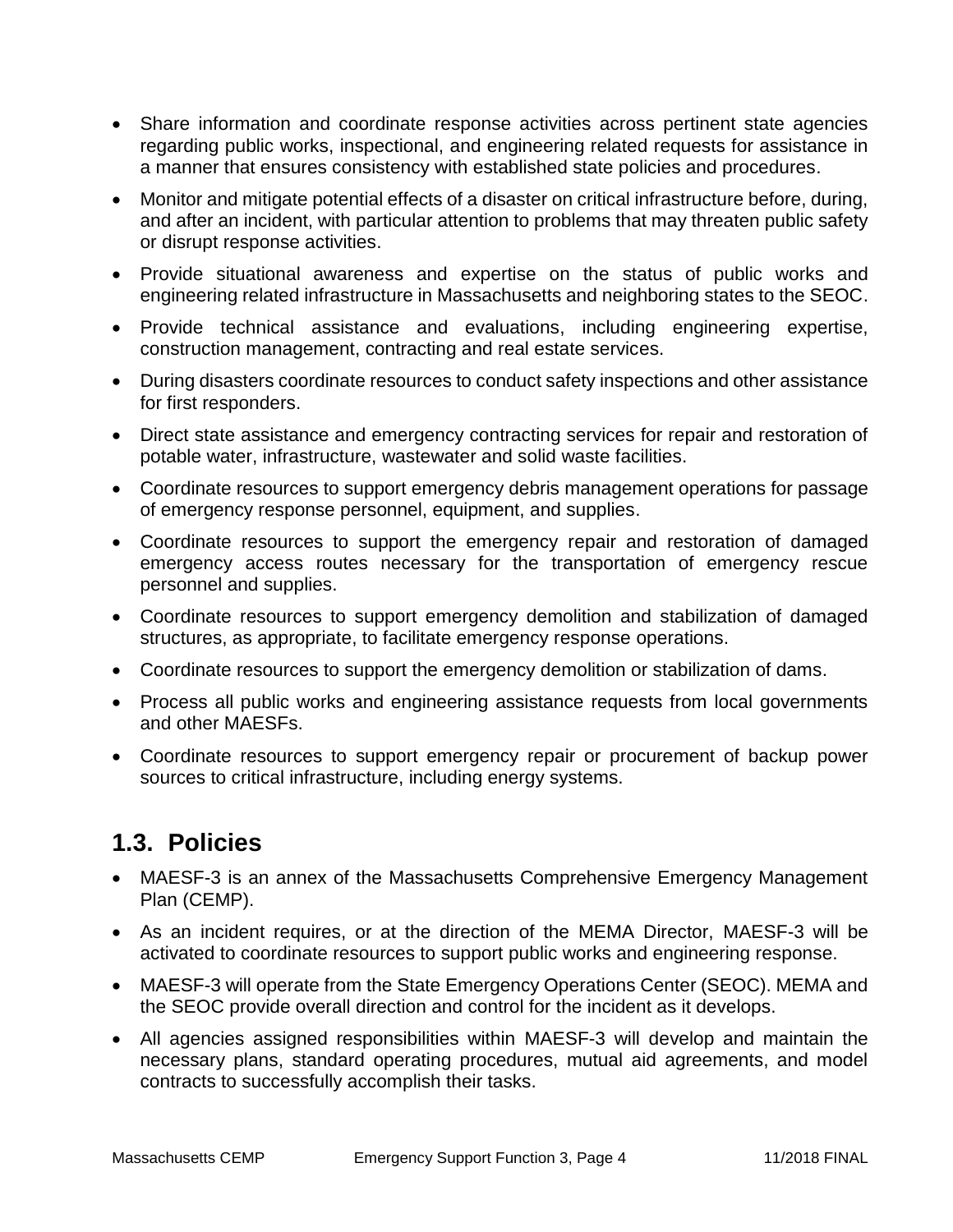- State assistance provided to cities and towns may consist of personnel, equipment, facilities, materials and supplies, and/or subject matter expertise.
- State assistance through MAESF-3 will only be provided once a city or town has fully committed all public works, inspectional and engineering resources available to it, including resources available through existing mutual aid agreements and private-sector resources that the jurisdiction may have under contract.
- MAESF-3 supports, but does not supplant local and federal plans or policies.
- Local public works, inspectional and engineering assets will remain in the control of the respective jurisdiction.
- State assistance will be prioritized in the following manner:
	- $\circ$  Life Safety, including the evacuation of individuals from at-risk areas.
	- o Emergency repair or demolition of infrastructure and critical facilities, including all aspects of the Commonwealth's construction, water, waste water, and solid waste infrastructure.
	- o Emergency debris clearance of affected transportation corridors to enable passage of emergency traffic.
	- o Management of debris operations to allow utility crews access to facilitate repairs of other damaged infrastructure.
- Hazardous materials will need special handling from appropriately trained and equipped teams.
- State assistance is intended to support life safety, immediate public health and safety needs, and the re-opening of transportation corridors and performance of temporary repairs to facilitate the passage of emergency traffic, not to restore damaged infrastructure to pre-disaster conditions. Permanent repairs and final debris removal/disposal following an emergency or disaster remain the responsibility of local governments.
- The state has resources and expertise that can be used to supplement local efforts. Federal assistance will be requested to support state and local efforts if an incident exceeds state and local capabilities.

# **2.0 SITUATION AND ASSUMPTIONS**

## **2.1. Situation**

During an emergency or disaster, a variety of hazards and disruptions to services could occur. Streets, roads and bridges could be damaged or destroyed, covered with water, mud or deep snow, or blocked by debris. Ground, air, rail, and water routes may be impassable or severely obstructed in the affected area. Homes, businesses, major industries, and commercial enterprises may be weakened or destroyed. Signs and signals may be destroyed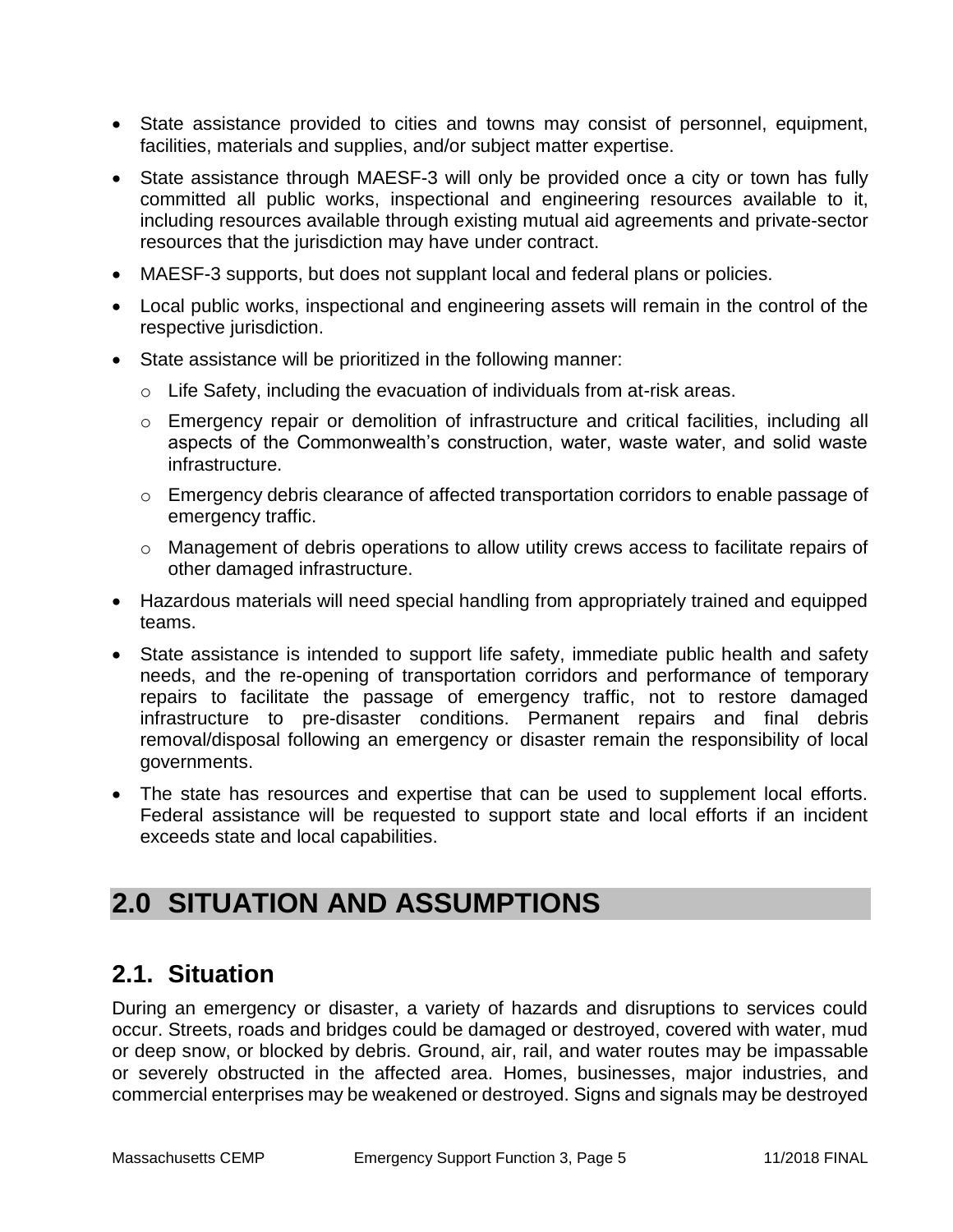or may not be visible due to the event. Water systems and/or wastewater facilities may be damaged or threatened, storm drains may be damaged or plugged, and many structures may be compromised. Portions of the Commonwealth may be physically isolated due to an event. Critical facilities or equipment may be damaged or inaccessible, resulting in scattered or widespread areas affected by power outages, loss of water, or loss of sewage collection and treatment facilities. Normal communication systems may be damaged or overloaded. The structural integrity of many public buildings, bridges, dams, roadways and other facilities may be compromised, posing a risk to emergency workers and the public. Many of the facilities may need to be inspected, reinforced, demolished, or isolated to ensure public safety.

A large enough event may adversely affect the ability of local responders to perform their emergency duties; some employees may not be able to report for work. Local governments have a limited capacity and an immediate requirement to provide services, which may become quickly overwhelming following a catastrophic incident. Local governments will depend on mutual aid and other forms of assistance in order to respond to and recover from the incident. Need for public works and engineering services may exceed the Commonwealth's resources, and as such, Federal assistance may be required to identify and deploy resources from outside the affected area to ensure a timely, efficient, and effective response and recovery from the event.

# **2.2. Planning Assumptions**

- Local governments have emergency management resources, plans, and procedures already in place.
- MAESF-3 responsible agencies have developed internal plans and procedures to respond to a disaster or emergency.
- The responsible agencies are assigned to MAESF-3 to support the restoration of public works infrastructures after a major disaster or emergency. Although the composition of the responding agencies will likely change as a result of the nature of the event and planning process, it is anticipated that these agencies will constitute the basis for providing public works, inspectional and engineering-type assistance to local governments.
- Many incidents, such as power outages, water and sewer service disruptions, and emergency building inspection are local in scope and can be addressed by local government or state agencies as part of normal day-to-day operations using resources readily available to them.
- When an incident occurs, local government will use their own response resources first, supplemented as needed by resources available through mutual aid or private sector contracts. Local governments will request state assistance when their ability to respond to the incident exceeds, or is expected to exceed, their own capacity.
- Demand on local resources in anticipation of or in response to a major threat may quickly overwhelm local public works, inspectional and engineering capabilities for personnel and equipment.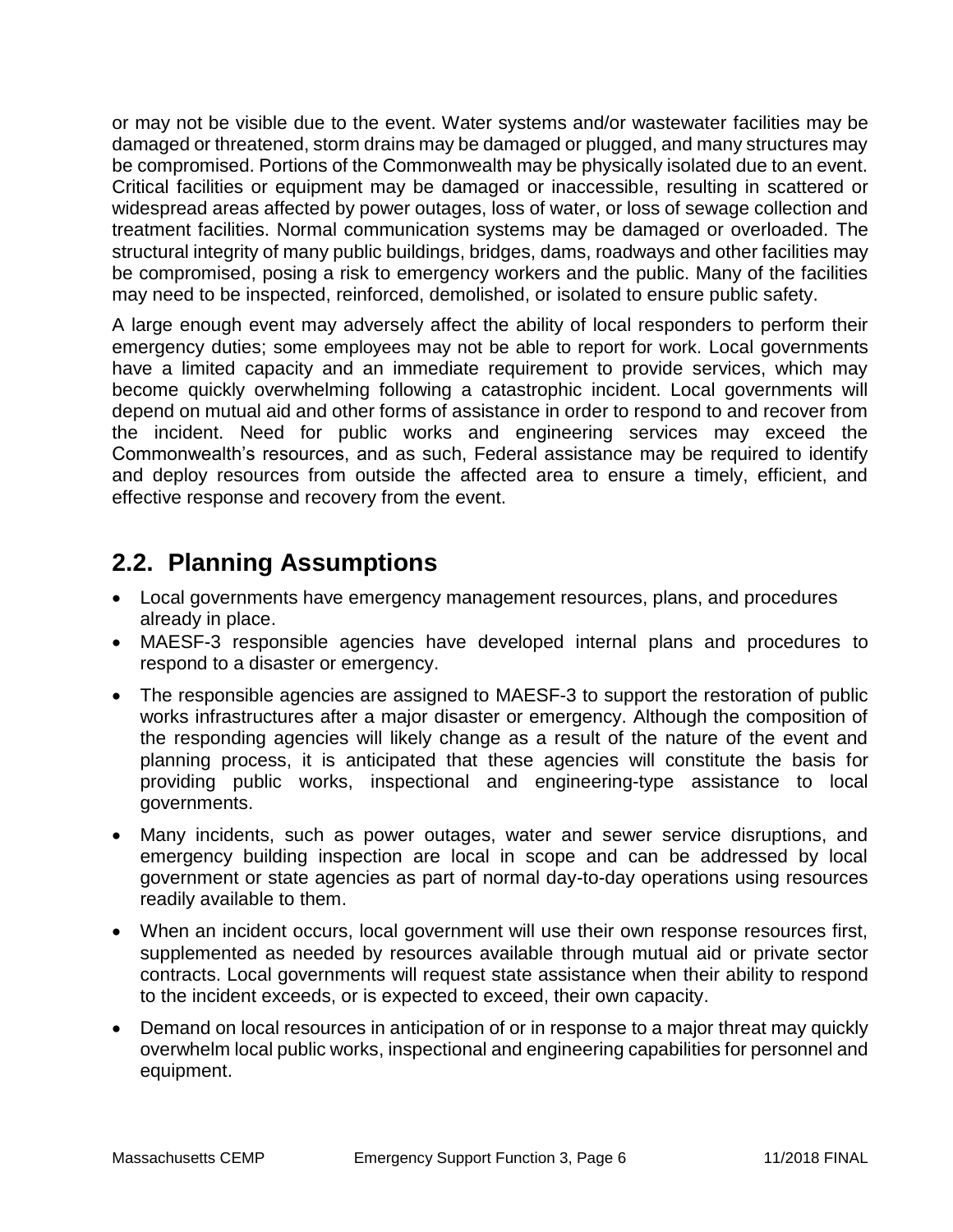- Local public works, inspectional and engineering resources may be damaged and potentially unavailable to support local response efforts requiring immediate state assistance. A multitude of basic public works, inspectional and engineering services will be needed from the state following a disaster to clear debris, perform damage assessments, conduct structural evaluations, make emergency repairs to essential public facilities, reduce hazards by stabilizing or demolishing structures, and provide emergency water for human health needs and firefighting.
- It is anticipated that the majority of the requests for public works, inspectional and engineering services will concern the repair and restoration of emergency access routes, including the clearance, removal, storage and disposal of disaster debris.
- Rapid assessment of damages in disaster areas will be necessary to determine potential workloads and prioritization.
- Emergency environmental and other legal waivers for the disposal of snow, debris, animal carcasses, construction material, and other waste will need to be secured, as debris may include trees, rocks, dirt and sand, building materials, metal, garbage and sewage, damaged vehicles, various hazardous materials, tires, and personal property. Unattended and long-standing debris may pose safety and health threats to the public.
- Legal requirements that would delay procurement of contracting services or the purchasing of materials will need to be temporarily waived. Support services for feeding, clothing, sheltering, and equipping workers may need to be coordinated with MAESF-6 *Mass Care, Emergency Housing, Human Services.*
- The Commonwealth maintains a Debris Management Plan which describes the activities and coordination required to clear, remove, monitor, store, and dispose of debris deposited along or immediately adjacent to public rights-of-way.
- There are several private companies and municipal utilities that may provide emergency services for the response effort to help restore critical infrastructure. There are natural and propane gas utilities, electric and cable utilities, excavation and construction companies and a plentitude of others.
- State agencies may need to immediately deploy resources from unaffected areas of the Commonwealth to ensure an effective and efficient response.
- Large numbers of engineers, inspectors, construction workers, equipment operators, and other skilled personnel, along with equipment and supplies from outside the disaster area, will be needed.
- Depending on the magnitude of the incident, resources from other states or the Federal government may not be available for use in Massachusetts until as long as 72 hours after the incident occurs.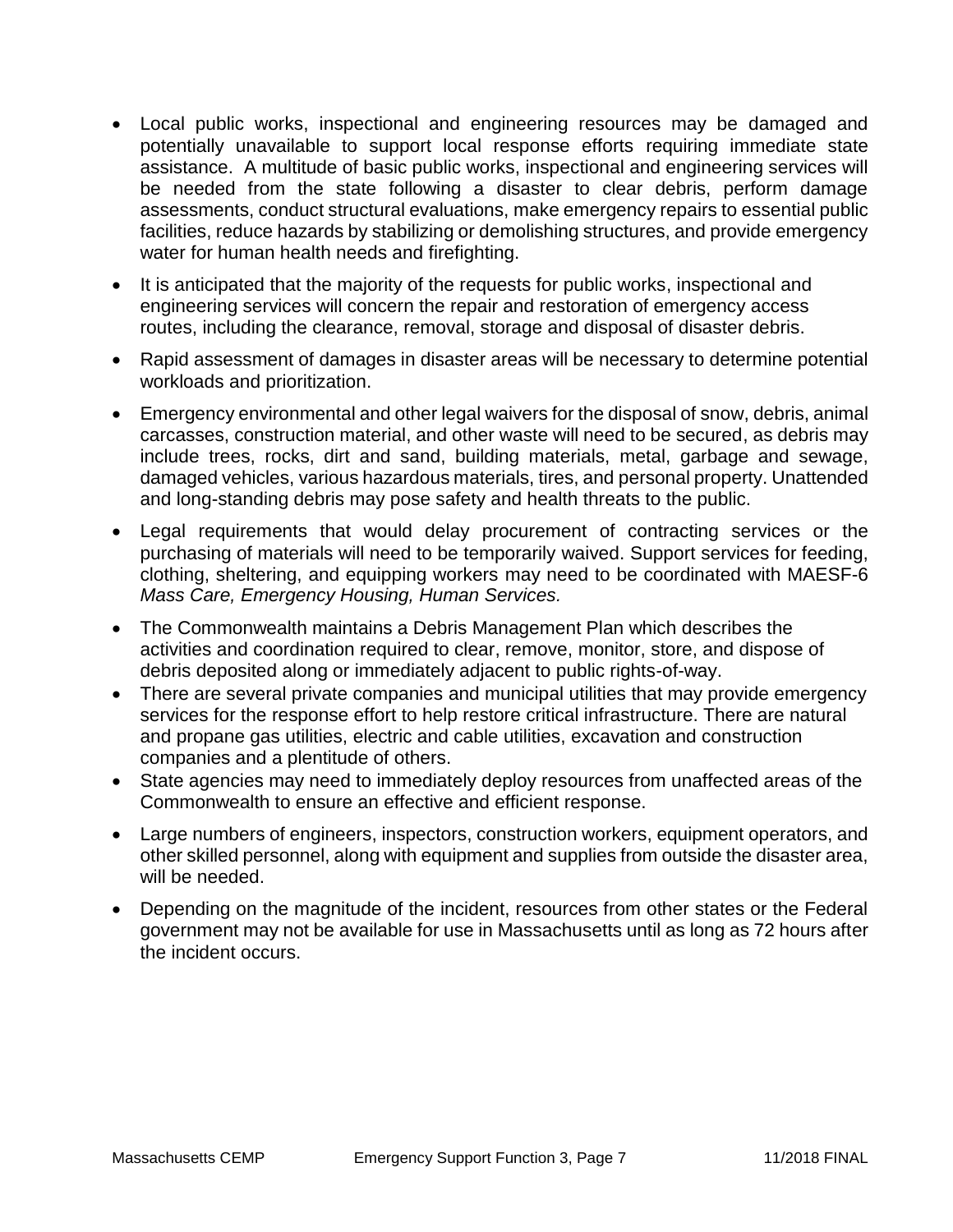# **3.0. CONCEPT OF OPERATIONS**

# **3.1. General**

This annex will be activated at the direction of MEMA when there is a potential for or actual disaster situation involving public works or engineering impacts in Massachusetts. Depending upon the incident type and resource needs, MEMA will notify the primary agency at the time of SEOC activation to provide overall coordination of MAESF-3. All other agencies with responsibilities under MAESF-3 will serve as support agencies. The primary agency will provide direction to and work in conjunction with the support agencies to cohesively coordinate the activities of MAESF-3. The MAESF-3 primary agency will ensure that requests for assistance assigned to MAESF-3 are carried out in as efficient a manner is possible with prioritization for the protection of life and property.

MAESF-3 reports to the SEOC Operations Section, with an indirect report to the Planning Section. Depending on the size, scope, and complexity of the incident, the SEOC organizational chart may be expanded, to ensure proper Span of Control is maintained. To accommodate this, the ESFs may be aligned in appropriate Branches, with similar MAESF's grouped together. In this scenario, MAESF-3 will be organized under the Infrastructure Branch, together with MAESF's 1, 2, 12, and 17.

## **3.2. Organization**

- All personnel and activities associated with MAESF-3 will operate under the Incident Command System.
- The Department of Conservation and Recreation (DCR) has been designated the primary agency for MAESF-3.
- Each agency shall designate a minimum of two persons who can serve as a representative for their agency at the SEOC to support MAESF-3 activities. The designated agency representative should have the capability and authority to reach back to its own agency to request resources and obtain necessary information to support the response to the incident.
- Public works, inspectional and engineering services will be provided upon mission assignment from MEMA when local resources are deemed inadequate or potentially inadequate for responding to and recovering from the incident. Operations will continue at the SEOC until the SEOC stands down or as otherwise directed.

# **3.3. Notification**

MEMA will notify the MAESF-3 points of contact for each activated organization or agency to report to the State Emergency Operations Center for coordination and implementation of public works and engineering-related requests for assistance. Each MAESF-3 organization and agency is responsible for securing sufficient staff on a continuous basis to support and to carry out the activities tasked to their agency.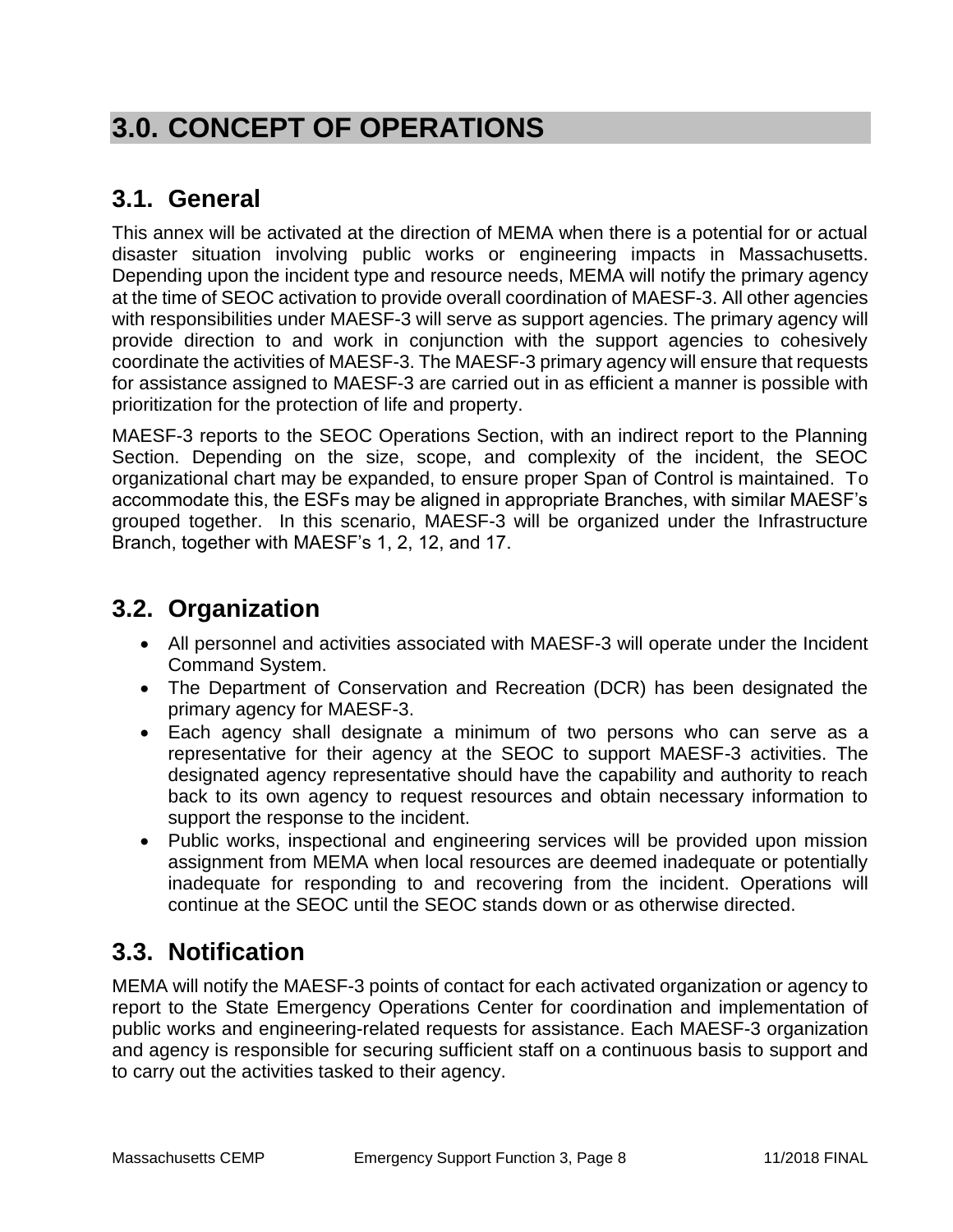# **3.4. Activities**

Responsible agencies for MAESF-3 should conduct the following actions:

## **a. Prevention Actions**

- Communicate and share information across agencies with public works, inspectional and engineering responsibilities.
- Collaborate and coordinate on public works, inspectional and engineering related prevention and security initiatives.
- Identify opportunities to collaborate on protection of critical public works, inspectional and engineering related infrastructure and key resources in the Commonwealth.
- Identify potential emergency public works, inspectional and engineering issues and collaborate to develop or recommend protocols, procedures, and policies to prevent or mitigate their effects.

## **b. Preparedness Actions**

- MEMA will convene regular meetings of MAESF-3 stakeholders and/or Emergency Support Function Team to review and update the MAESF-3 annex and standard operating procedures.
- Develop and maintain internal agency operational plans and procedures to support MAESF-3 activities.
- Agencies will maintain current inventories of their respective agency facilities, equipment, materials and supplies, and special capabilities and personnel throughout the state.
- As needed, conduct assessments of MAESF-3 capabilities to identify potential resource shortfalls. Develop plans to address identified shortfalls of resources.
- Maintain a list of construction contractors and engineering firms with active contracts with the state, who would be available for infrastructure repairs.
- Maintain an alternate list of contractors, inspectors and engineers who do not have active contracts, but who have expressed interest in providing infrastructure repairs.
- Agencies will develop procedures/protocol to support the evaluation of damage to infrastructure in the threatened and/or impacted area and, as appropriate, task personnel for response and recovery work.
- Complete appropriate training.
- Designate staff that will be available to support MAESF-3 activations.
- Ensure that MAESF-3 stakeholders notify MEMA of staff changes.
- Participate in exercises and training in order to test, validate, and provide working experience for MAESF-3 representatives.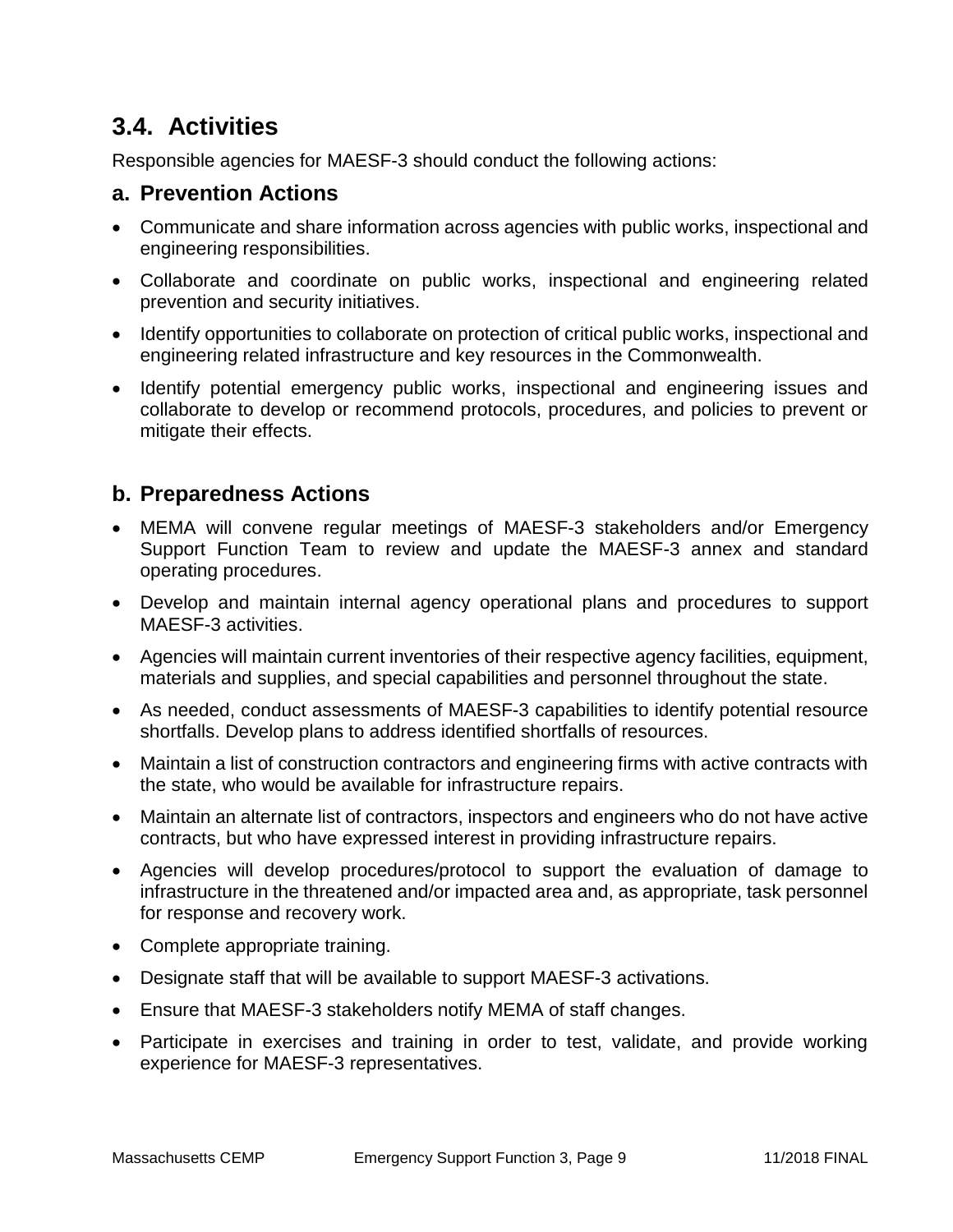Manage resolution of any MAESF-3 outstanding after-action issues from previous activations or exercises.

### **c. Response Actions**

#### **Pre-Impact**

Upon receiving notification to report to the SEOC in preparation of an incident, MAESF-3 agencies and organizations will complete the following actions commensurate with emergency priorities within the state and based on the availability of resources:

- Provide appropriate representative(s) to the SEOC to support MAESF-3, if needed.
- Maintain communications with the SEOC, obtain status reports, and keep the SEOC informed of progress of assigned tasks.
- Notify the appropriate points of contact at each respective MAESF-3 agency and organization to pre-position resources and response personnel as needed.
- Review existing plans and procedures.
- Ensure respective MAESF-3 agency and organization decision makers are kept informed of the situation.
- Test communications systems.
- Coordinate information to verify public works, inspectional and engineering activities, capabilities, and inventories and report this information on a regular basis to the SEOC Planning and Operations Sections.
- Coordinate with other MAESFs in anticipation of projected public works, inspectional or engineering related needs and coordinate appropriate efforts.
- Identify and coordinate the mobilization and pre-positioning of response resources when it is apparent that MAESF-3 or state public works, inspectional and engineering resources will be required, or as requested by the SEOC Manager.
- Ensure appropriate staffing levels at the SEOC for MAESF-3 to support the mission during each shift.
- Identify dams in affected areas and assess potential impacts of event on dams, particularly dams classified by DCR's Office of Dam Safety as having High or Significant hazard potential and/or as being in Poor or Unsafe condition according to ODS' dam hazard potential and condition classification schema.

#### **Initial Response**

- If agency has not already done so, provide appropriate representatives to the SEOC to support MAESF-3, if needed.
- Designate appropriate staff to support the state-level response effort.
- Gather and provide situational awareness.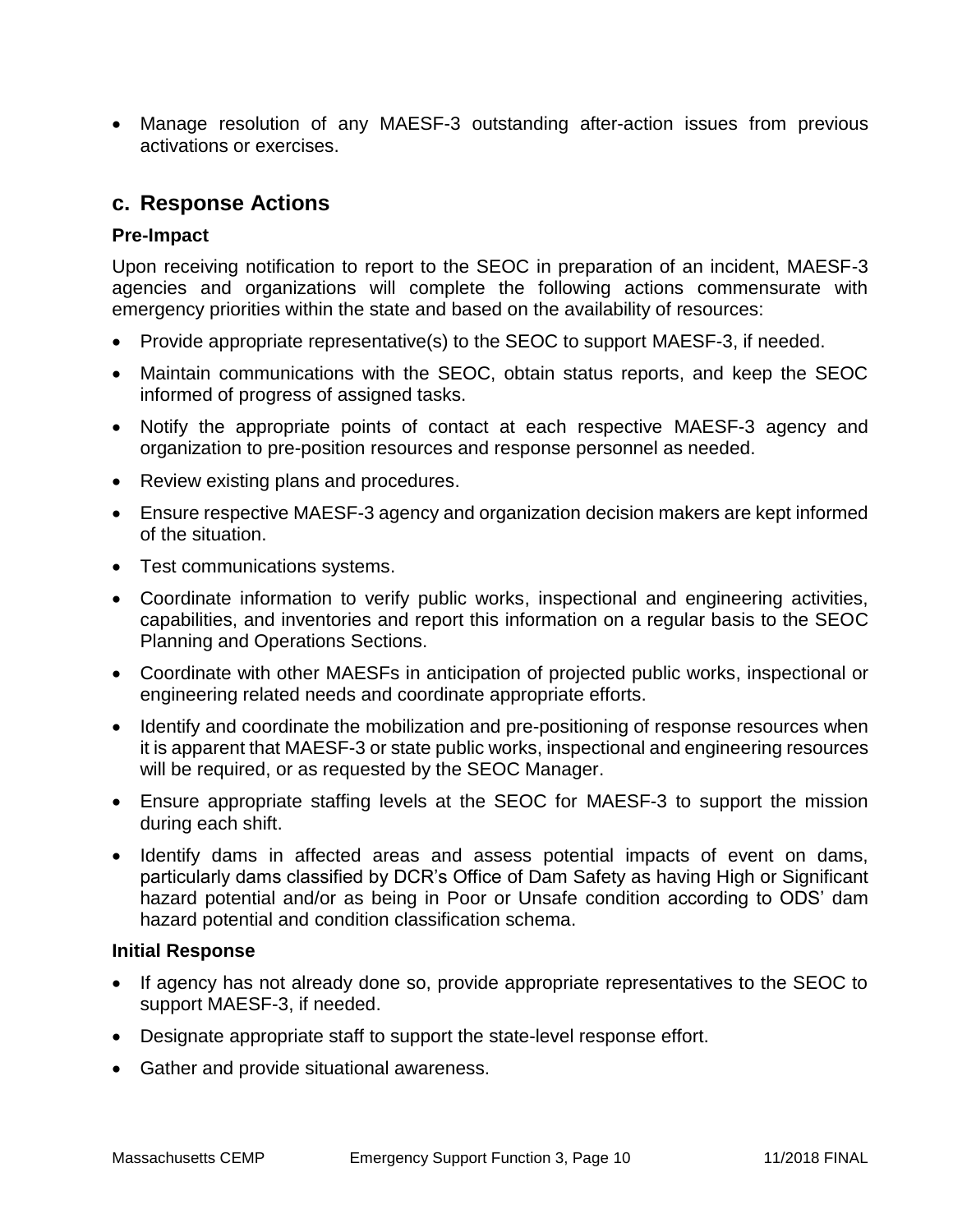- Verify inventories of available resources and provide a summary listing to the SEOC Operations and Planning Section Chiefs.
- Establish communications with appropriate deployed agency field personnel to coordinate resources to support response efforts.
- Develop and prioritize strategies to coordinate resources to support initial response actions, including equipment and personnel.
- Coordinate with MAESF-1 *Transportation* to commit agency resources for debris clearance, removal, transportation/roadway work, and other transportation-related tasks as needed.
- Coordinate the pre-positioning of resources at the designated staging area(s), as needed.
- Implement predetermined agency cost accounting measures for tracking overall MAESF-3 personnel, equipment, materials, and other costs incurred during emergency response actions.
- Coordinate with MAESF-1 *Transportation* to prioritize roadway corridors, bridges, ports, waterways, and airstrips for emergency debris clearance and repair in order to access affected areas.
- Coordinate the execution of legal waivers concerning state construction contracts, debris disposal, and other emergency response actions to ensure rapid restoration of services.
- Coordinate with the Federal Emergency Support Function counterpart as needed.

#### **Continuing Response**

- Coordinate ongoing public works, inspectional and engineering resource support requests.
- Reassess priorities and strategies to meet the most critical of public works, inspectional and engineering needs.
- Continue to assess impacts of event on dams, particularly those that have High or Significant hazard potential and/or are in Poor or Unsafe condition.
- For compromised water supply dams, assess impact to water supply and timeline of restoration of dam functions. Assess alternate water supplies to accommodate shortages.
- Track committed resources and provide regular updates to the SEOC Operations Section Chief on the status of all missions assigned to MAESF-3*.*
- Coordinate the provision of personnel to assist in completing Rapid Assessment Team (RAT) damage assessments or Preliminary Damage Assessments (PDAs), as needed.
- Debris monitoring.
- Coordinate with MAESF-6 *Mass Care, Emergency Housing, Human Services*, in providing emergency debris clearance for sheltering operations, safe passage for shelter workers/equipment, and other related matters.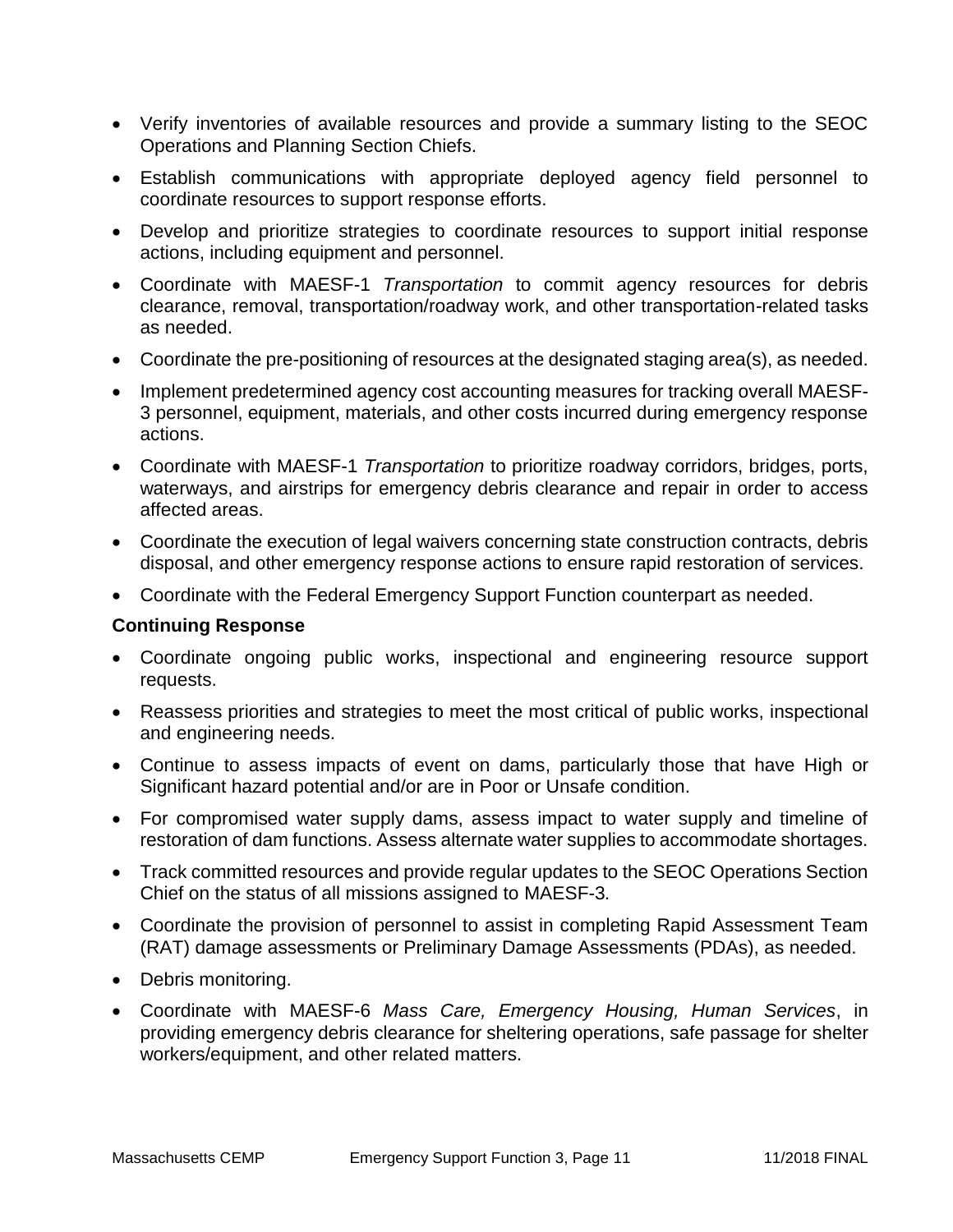- Coordinate with MAESF-1 *Transportation* to provide and/or coordinate resources for emergency closure and/or repair of damaged segments of the state roadways, subject to existing agreements.
- Provide technical assistance on flooding, water management, structural integrity assessments, public drinking water systems (PWSs), wastewater treatment facilities, and impact assessments of infrastructure.
- Obtain information on possible and/or actual damages to infrastructure in the threatened and/or impacted areas.
- Coordinate with other MAESFs represented in the SEOC, as appropriate, to anticipate projected public works, inspectional and engineering needs and coordinate appropriate response efforts.
- Continue to gather and provide situational awareness to the SEOC.
- Provide public works, inspectional and engineering information for the SEOC Roster for the next operational period and for ongoing Situational Awareness Statements.
- Ensure that the MAESF-3 desk at the SEOC is staffed on a continuous basis, as determined by the SEOC Planning and Operations Section Chiefs.
- Ensure that MAESF-3 staff briefings are conducted during shift changes and at designated times throughout the event.
- Coordinate emergency debris staging areas.

### **d. Recovery Actions**

- In coordination with MAESF-14 *Recovery,* develop strategies for supporting recovery operations.
- Prioritize and coordinate resources for the repair and restoration of damaged public and private systems, including public water supply, wastewater treatment and debris disposal.
- Provide technical assistance and coordinate resources to support the monitoring, removal, sorting, and disposal of debris from public and private property, in accordance with the Massachusetts Debris Management Plan.
- Facilitate expedited permitting for repair/demolition work to be performed.
- Coordinate resources, including engineers, inspectors, skilled personnel, and construction workers, necessary equipment and materials, to assist in recovery operations.
- Provide technical assistance to affected jurisdictions in developing a prioritized list for the demolition or stabilization of damaged public and private structures and facilities that pose an immediate hazard or safety risk to the public health.
- Continue to coordinate with the Federal Emergency Support Function counterpart, as needed.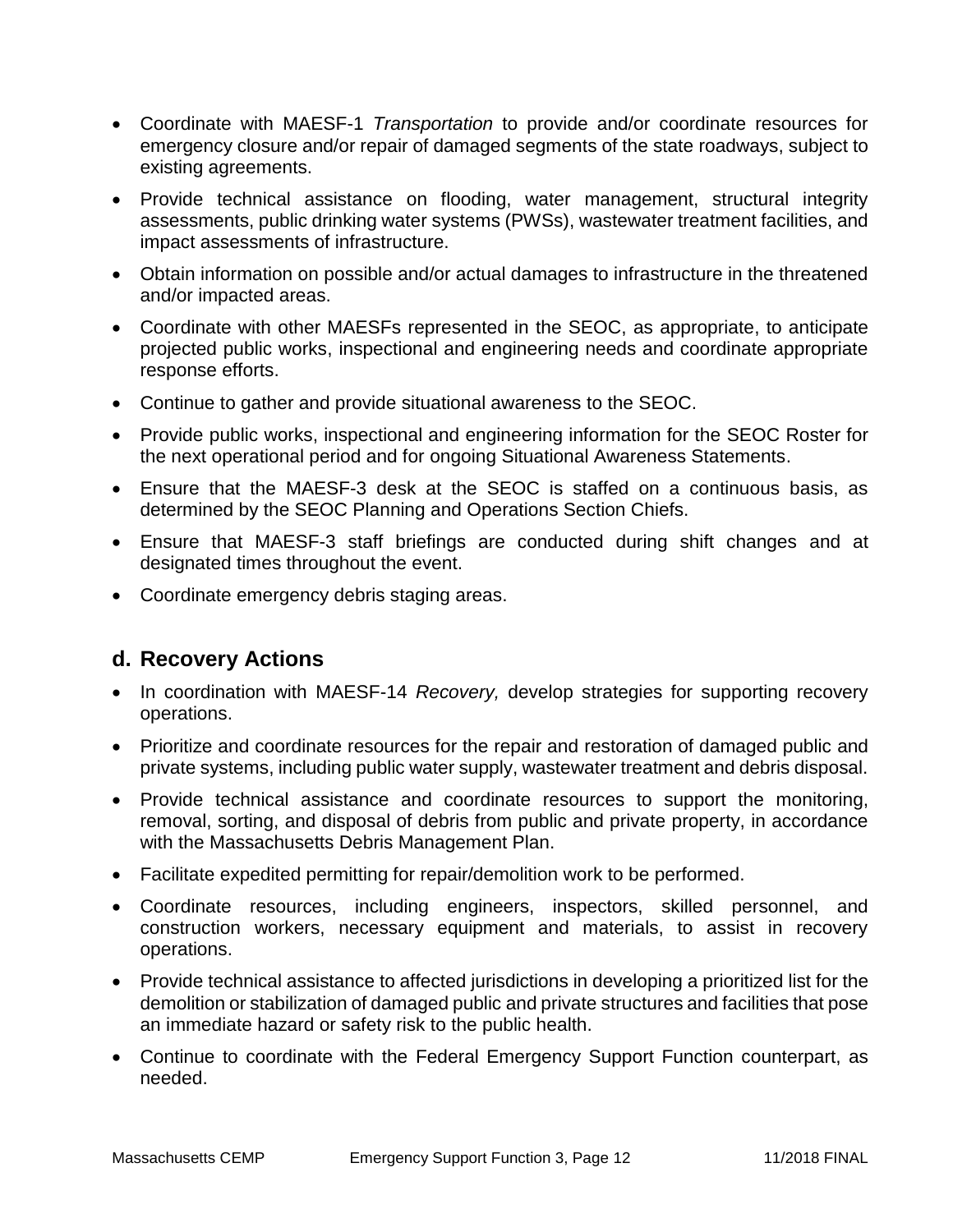- Provide assistance, technical expertise, and personnel to support MEMA damage assessment teams.
- Coordinate and/or provide technical assistance, personnel, and resources for ongoing restoration of transportation infrastructure.
- Coordinate with support agencies to ensure financial tracking of all deployed assets and adequate cost accounting measures are being used. Generate summary reports and share with the SEOC.
- Participate in after-action meetings and review after-action reports, as appropriate.
- Draft recommendations for after-action reports and other reports as appropriate.

#### **e. Mitigation Actions**

• Identify potential hazard impacts to public works and engineering infrastructure and collaborate to develop or recommend hazard mitigation plans, protocols, procedures, projects and/or policies to prevent or mitigate their effects. Provide input to the State Hazard Mitigation Plan as needed.

# **4.0. RESPONSIBILITIES**

## **4.1. MAESF-3 Primary Agency Responsibilities**

- Regularly meet and coordinate with MAESF-3 supporting agencies, to:
	- o Maintain a list of critical contacts, noting any changes to MEMA
	- o Maintain a list of ESF-specific assets which could be deployed during an emergency
	- o Maintain the ESF-3 Toolkit
	- o Report any unmet needs to MEMA
- Maintain Situational Awareness, monitor weather conditions, and ensure a state of readiness for the ESF.
- As needed, pre-stage resources to support MAESF-3 requirements.
- Report to the SEOC as directed.
- Ensure agency decision makers are kept informed of the situation.
- Coordinate information to verify public works, inspectional and engineering activities, capabilities, and inventories and report this information on a regular basis to the SEOC Planning and Operations Sections.
- Coordinate with other functional areas in anticipation of projected needs and coordinate appropriate efforts.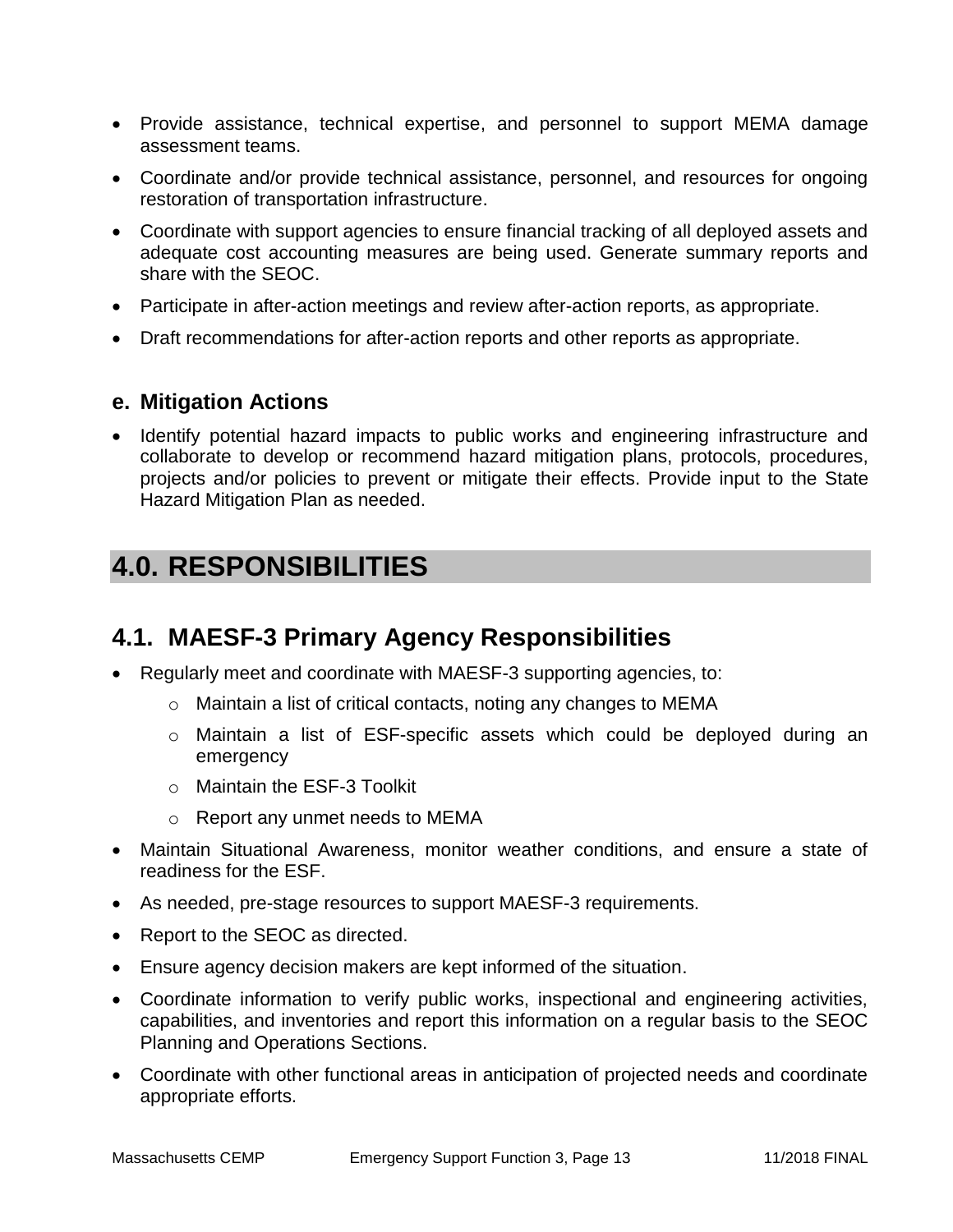- Use information provided by the SEOC Planning Section to plan effective response actions.
- Develop and prioritize strategies for initial response actions to include the mobilization of resources and personnel.
- Coordinate with MAESF-1 *Transportation* and MAESF-16 *Military Support* to commit agency resources for debris removal, transportation/roadway work, and other transportation related tasks as needed.
- Coordinate with other responsible agencies in directing public works, inspectional and engineering resources, including engineers, skilled personnel, inspectors, construction workers, equipment, and materials for the following tasks:
	- o Removal of debris to restore access.
	- o Repair and restoration of water and wastewater facilities.
	- o Repair and restoration of critical public services and facilities.
	- $\circ$  Repair or demolition of damaged structures and facilities as appropriate.
	- o Completion of damage assessments.
- Coordinate with Federal Emergency Support Function counterpart as needed.
- Coordinate ongoing public works, inspectional and engineering resource support requests.
- Commit and deploy agency resources in coordination with MAESF-3.
- Reassess priorities and strategies in coordination with the SEOC Operations Section Chief to meet the most critical of public works and engineering needs.
- Track committed resources and provide regular updates to the SEOC Operations Section Chief on the status of all missions assigned to MAESF-3.
- Coordinate with MAESF-6 *Mass Care, Emergency Housing, Human Services*, in providing emergency debris clearance for sheltering operations, safe passage for emergency workers/equipment, and other related matters.
- Coordinate with MAESF-1 *Transportation* to provide and/or coordinate resources for emergency closure and/or repair of damaged segments of the state highway system and connecting links, subject to existing agreements.
- Coordinate with other MAESFs represented in the SEOC, as appropriate, to anticipate projected public works, inspectional and engineering needs and coordinate appropriate response efforts.
- Ensure that the MAESF-3 desk at the SEOC is staffed on a continuous basis, as determined by the SEOC Planning and Operations Section Chiefs.
- Ensure that MAESF-3 staff briefings are conducted during shift changes and at designated times throughout the event.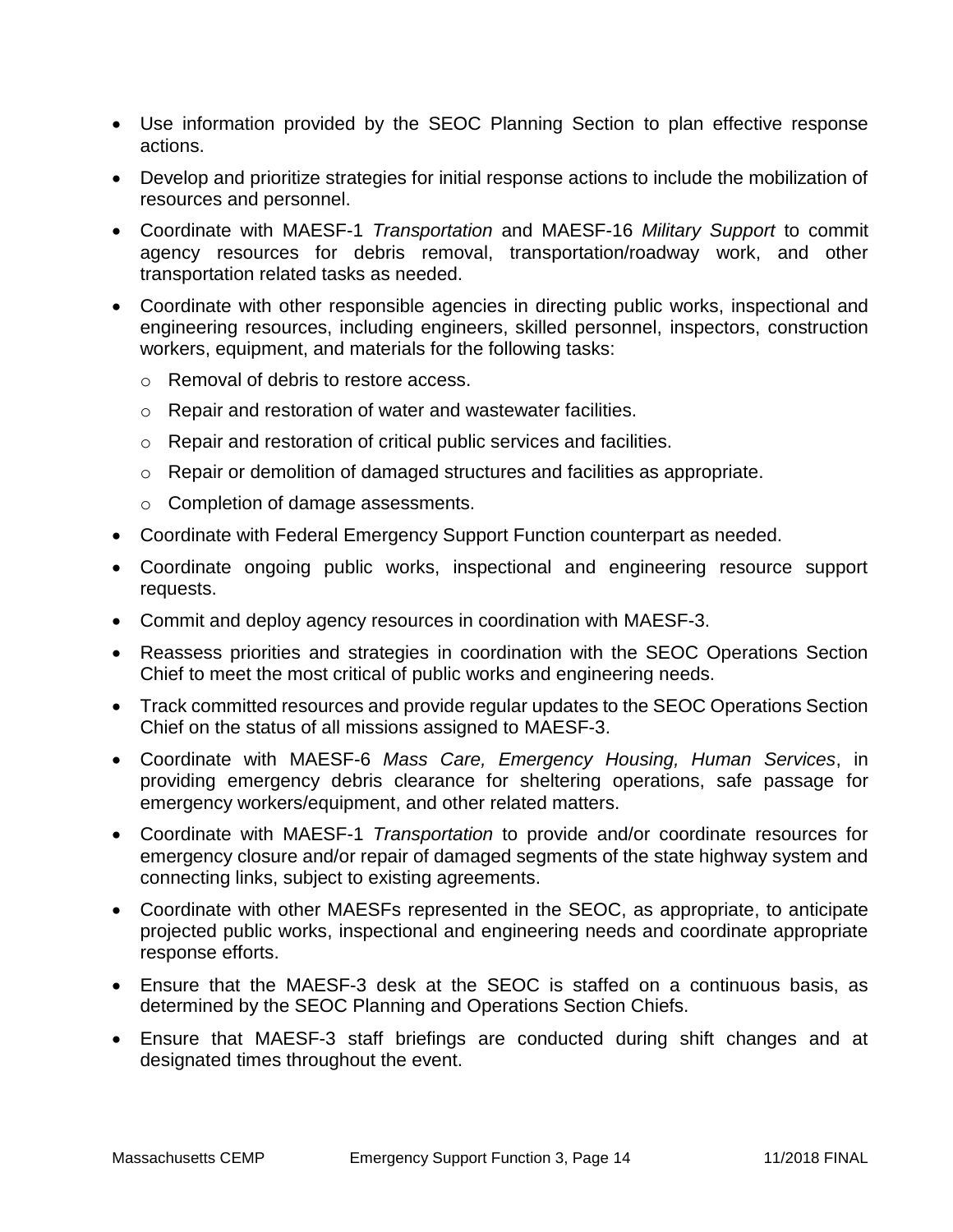- Make available to MAESF-3 an inventory of agency public works, inspectional and engineering capabilities and available resources to include those located at headquarters, district, regional, or other affiliated offices statewide.
- Ensure that necessary cost accounting measures are being used and that summary reports are generated as needed and shared with SEOC Command Staff.
- Support other MAESFs according to established priorities.
- Coordinate with other MAESFs to obtain information related to vendors, volunteer groups, and other organizations that may be able to supplement local and state public works, inspectional and engineering resources.
- Coordinate with other responsible agencies to commit agency resources for debris removal, inspections, construction work, and other public works-related tasks as needed.
- While Primary Agencies are designated in advance, this may be subject to change during an SEOC Activation, dependent on the specific circumstances and needs of the incident, and therefore the agency most appropriate to take the primary assignment.

## **a. Department of Conservation and Recreation**

The DCR Divisions will coordinate with MAESF-3 agencies to commit resources, as needed, in support of public works and engineering response efforts:

- The *Division of State Parks* operates and maintains nearly 450,000 acres of the state's forests, beaches, mountains, ponds, riverbanks, trails and parks. The Division protects land and resources on privately and municipally held land through technical assistance, grant and planning programs, policy development, and other services.
- The *Division of Water Supply Protection* manages and protects the drinking water supply watersheds serving Greater Boston, Metro West, and select Chicopee Valley communities. The Division provides technical support to other state agencies, monitors lakes and ponds, and rainfall throughout the state.
- The *Office of Dam Safety* maintains records of dams located throughout the Commonwealth, ensures compliance with acceptable practices pertaining to dam inspection, maintenance, operation and repair of dams, and ensures that Emergency Action Plans are updated by individual dam owners.
- The *Division of Engineering* provides comprehensive engineering and construction management services throughout the Commonwealth in support of the DCR's state parks, forests, and reservations, and water supply divisions.

Under MAESF-3, DCR may provide a range of technical assistance, including, but not limited to: civil and structural engineering support; dam safety inspections; facilities, water resource, or flood control engineering; and flood hazard forecasting. DCR may also provide specialized equipment and staffing support, such as chainsaw crews for debris management operations. DCR may provide assistance with debris monitoring as needed.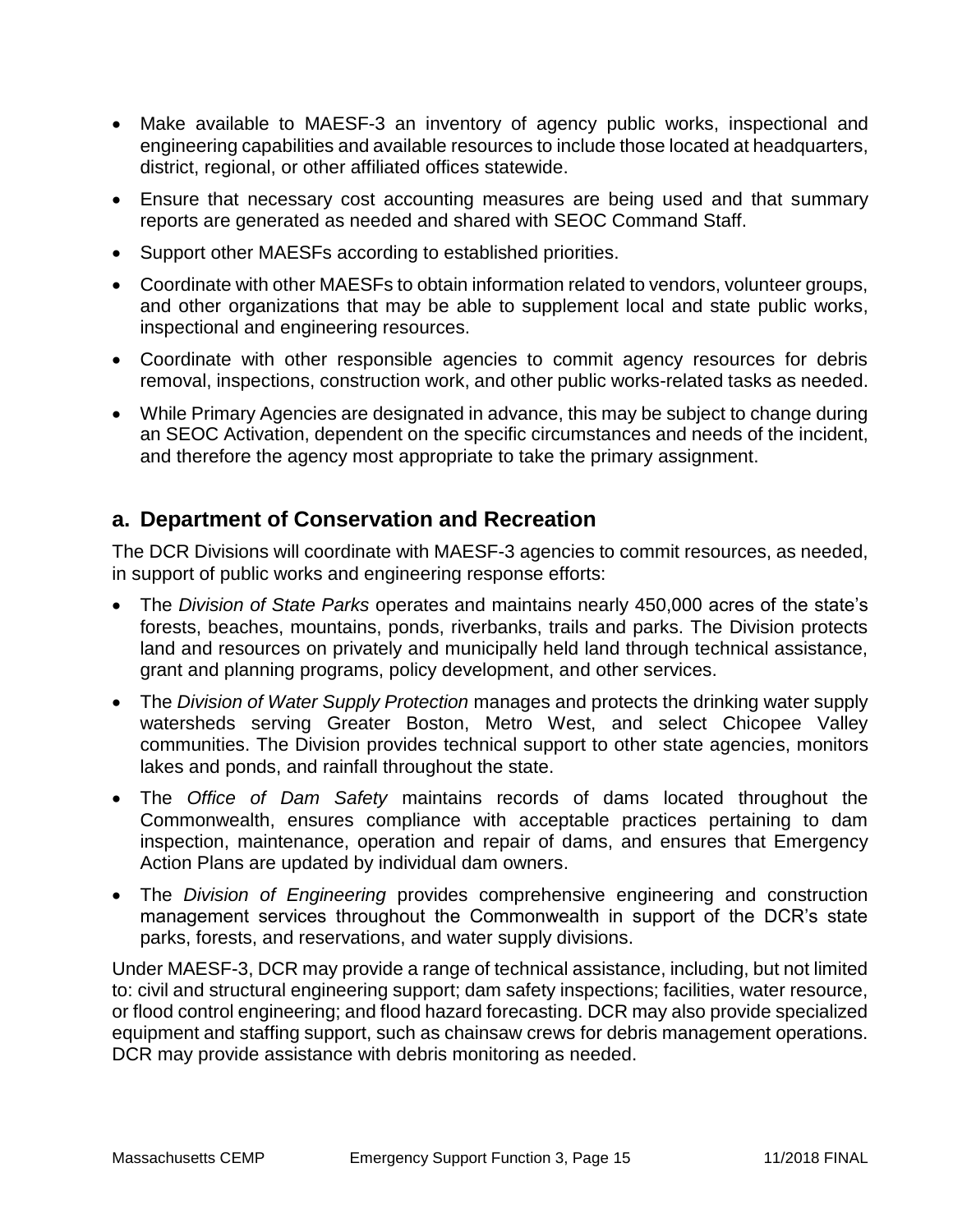# **4.2. MAESF-3 Supporting Agency Responsibilities**

All agencies who have not been designated as the primary agency at the time MAESF-3 is activated will assume a support agency role. The depth and breadth of the support agency responsibilities will be dependent upon the nature of the emergency, but a full range of responsibilities for each responsible/support agency is detailed below.

## **a. Office of Public Safety and Inspections**

The Office of Public Safety and Inspections (OPSI) is a multi-discipline agency comprised of building, engineering, elevator, and regulated activities divisions. Among other things, OPSI promulgates and maintains the State Building Code, operates various construction related programs including licensing building construction supervisors, heavy equipment operators, elevator mechanics and others. Additionally, OPSI certifies municipal and state building inspectors to perform construction inspection and related activities.

State building inspectors conduct building and structure assessments and enforce the state building code. OPSI inspectors are trained to identify vulnerabilities to structures based on specific criteria and regulations. These services may be used to assess the structural integrity of buildings and structures post-incident as part of MEMA damage assessment teams or in assisting local communities. State engineering inspectors and elevator inspector supervisors have received awareness level training to assist building inspectors with post-event damage assessments.

Coordinate private structural engineers and municipal building inspectors.

## **b. Department of Environmental Protection**

The Department of Environmental Protection (MassDEP) is responsible for ensuring clean air and water, the safe management of toxics and hazards, the recycling of solid and hazardous wastes, the timely cleanup of hazardous waste sites and spills, and the preservation of wetlands and coastal resources. MassDEP is comprised of several bureaus related to air and water resources as well as hazardous waste.

- The Bureau of Water Resources: Oversees the protection of critical inland and coastal water resources, water quality and quantity of the state's major river basins, safeguarding public drinking water supplies and protection of public health relating to discharges from treatment plants, industrial facilities and sewers.
- The Bureau of Air and Waste: Oversees the protection of public health and the environment by ensuring that discharges and emissions, solid and hazardous wastes, toxic chemical use, and the health risks associated with them are reduced to the maximum extent possible and, when pollution or waste cannot be prevented, they are safely and effectively controlled or managed.
- The Bureau of Waste Site Cleanup: Oversees the immediate and effective response to environmental emergencies, such as oil spills and chemical fires, as well as timely assessment and cleanup of hazardous waste sites by private parties responsible for them.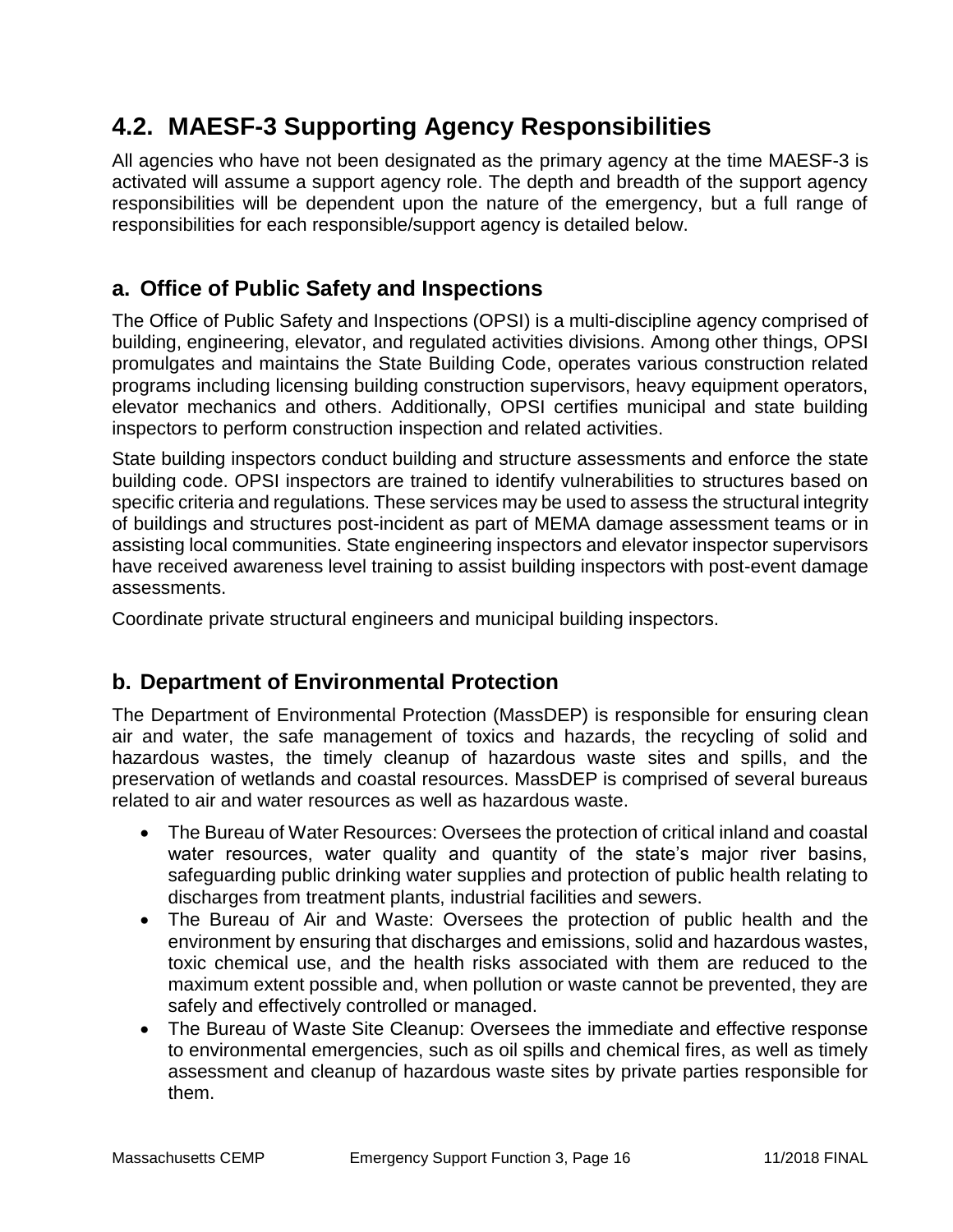o Field Assessment and Support Team (FAST): a team of chemists, biologists, engineers, and environmental scientists tasked to provide 24/7 technical support at chemical and oil spill incidents. A number of equipment assets have also been procured to facilitate and support these deployments, including a 27 foot long mobile laboratory vehicle.

Under MAESF-3, MassDEP may provide engineers, water quality/ water treatment specialists, specialized testing equipment, mobile laboratory (FAST unit) or environmental waivers to assist emergency response and recovery.

## **c. Division of Capital Asset Management and Maintenance**

The Division of Capital Asset Management and Maintenance (DCAMM) is the state agency responsible for public building planning, design and construction; facilities maintenance and management; real estate services; and leasing, acquisition, renovation and demolition of state public buildings.

DCAMM may provide construction management services; support in identifying, leasing or seizing property for disaster operations; or damage assessment staff support through existing contracts with vendors and consultants.

## **d. Massachusetts Department of Transportation (MassDOT)**

The Massachusetts Department of Transportation (MassDOT) will coordinate with MAESF-3 in the deployment of MassDOT public works and engineering-related resources to support emergency response efforts.

MassDOT *Highway Division* has responsibility for the design, construction, and maintenance of all state roadways, bridges and tunnels. The Division is responsible for overseeing traffic safety and engineering activities including the Highway Operations Control Center (HOC) to ensure safe road and travel conditions.

The MassDOT *Rail & Transit Division* is responsible for all transit initiatives and oversees the Massachusetts Bay Transportation Authority and all Regional Transit Authorities of the Commonwealth.

The *Massachusetts Bay Transportation Authority* (MBTA) will coordinate the emergency use, repair, and restoration of its buses, trolleys, trackless trolleys, and rapid transit in the seventynine cities and towns of the MBTA district.

MassDOT will coordinate with MAESF-3 in the deployment of equipment and technical personnel to support public works and engineering emergency response efforts.

### **e. Massachusetts Water Resources Authority**

The Massachusetts Water Resources Authority (MWRA) is a regional water and wastewater utility serving the greater Boston, Metro West, and select Chicopee Valley communities. MWRA manages two major source water supply reservoirs, several smaller distribution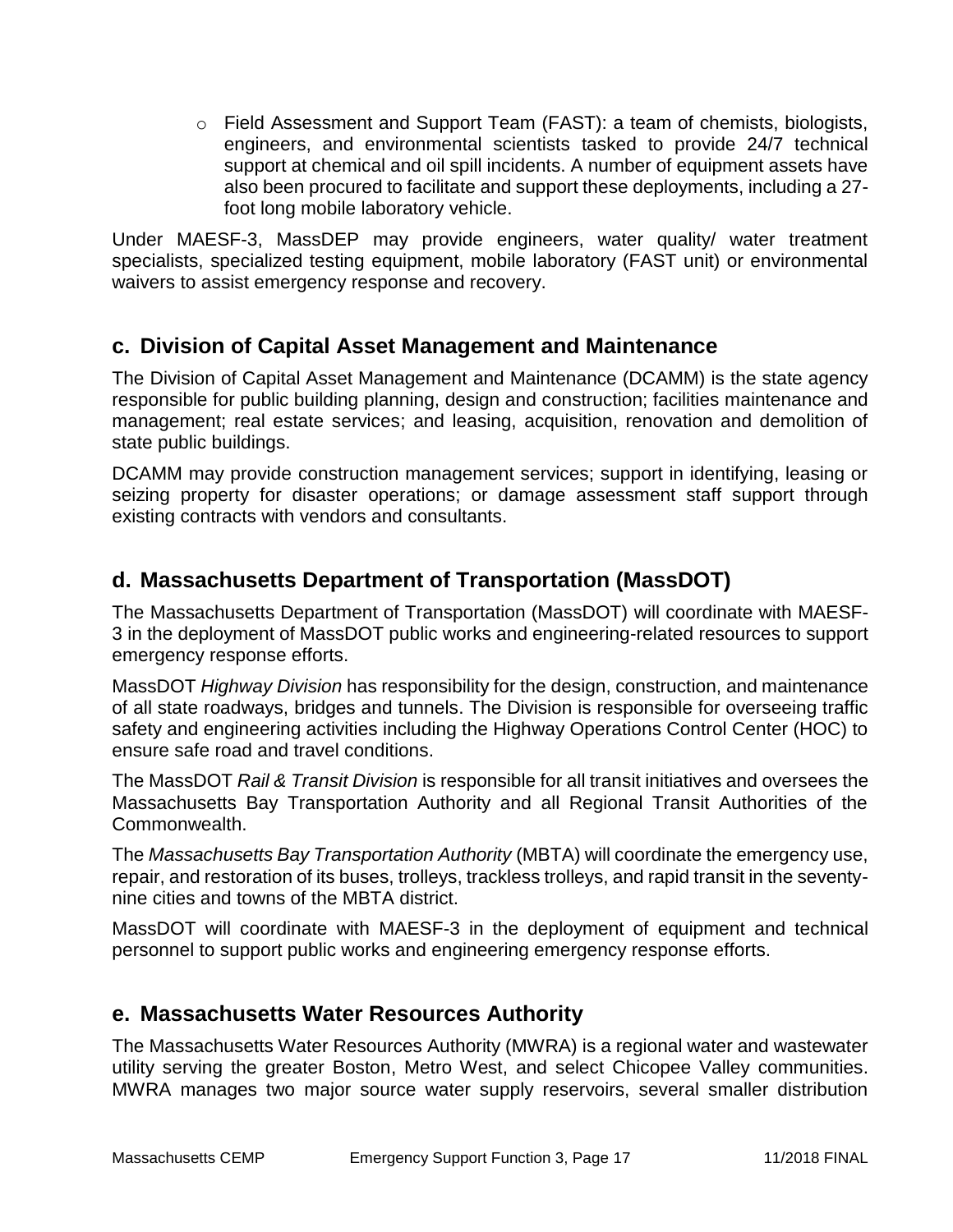reservoirs, numerous dams, and the water treatment and transmission systems which serve 51 communities. MWRA works closely with the water departments of the cities and towns that receive MWRA water. MWRA also manages collection and treatment of wastewater from 61 communities in the Greater Boston area. MWRA also manages flood control of the Sudbury Reservoir system.

MWRA will coordinate with MAESF-3 to provide equipment and expertise as needed in an emergency. To support SEOC response and recovery efforts, MWRA may provide licensed operators for water treatment, collection, and/or distribution. MWRA may also provide engineering staff, in such disciplines as civil, mechanical, electrical and geotechnical engineering to support the operation, repair and restoration of affected water and wastewater treatment systems. To support internal emergency operations, MWRA also maintains an Emergency Operations Center (EOC) in Chelsea, MA and a backup EOC in Marlborough, MA.

# **4.3. Other Agencies**

Other agencies not explicitly covered in this annex may have authorities, resources, capabilities, or expertise required to support MAESF-3 activities. These agencies may be requested to support MAESF-3 activities as needed.

# **5.0. ADMINISTRATION AND LOGISTICS**

# **5.1. Staffing**

As required by Executive Order 144, all MAESF-3 stakeholders must designate at least two personnel to act as SEOC liaisons. These liaisons should be knowledgeable about the resources and capabilities of their respective agencies and have access to the appropriate authorities for committing said resources and capabilities.

## **5.2. Mutual Aid**

A statewide public works municipal mutual aid agreement (Massachusetts General Law. 40, Section 4K) is available to communities that opt in for the provisions of public works resources across jurisdictional lines in the case of a public works incident that requires mutual aid assistance from one or more municipalities. The mutual aid assistance to be provided under the agreement shall include, but not be limited to, services related to public works, personnel, equipment, supplies and facilities to prepare for, prevent, mitigate, respond to and recover from public works incidents. Communities that have opted into the Commonwealth Public Works Mutual Aid Agreement should exhaust those resources prior to requesting resources from MAESF-3.

The Massachusetts Water/Wastewater Agency Response Network (MA WARN) is also available as another formal mutual aid agreement designed to provide a mechanism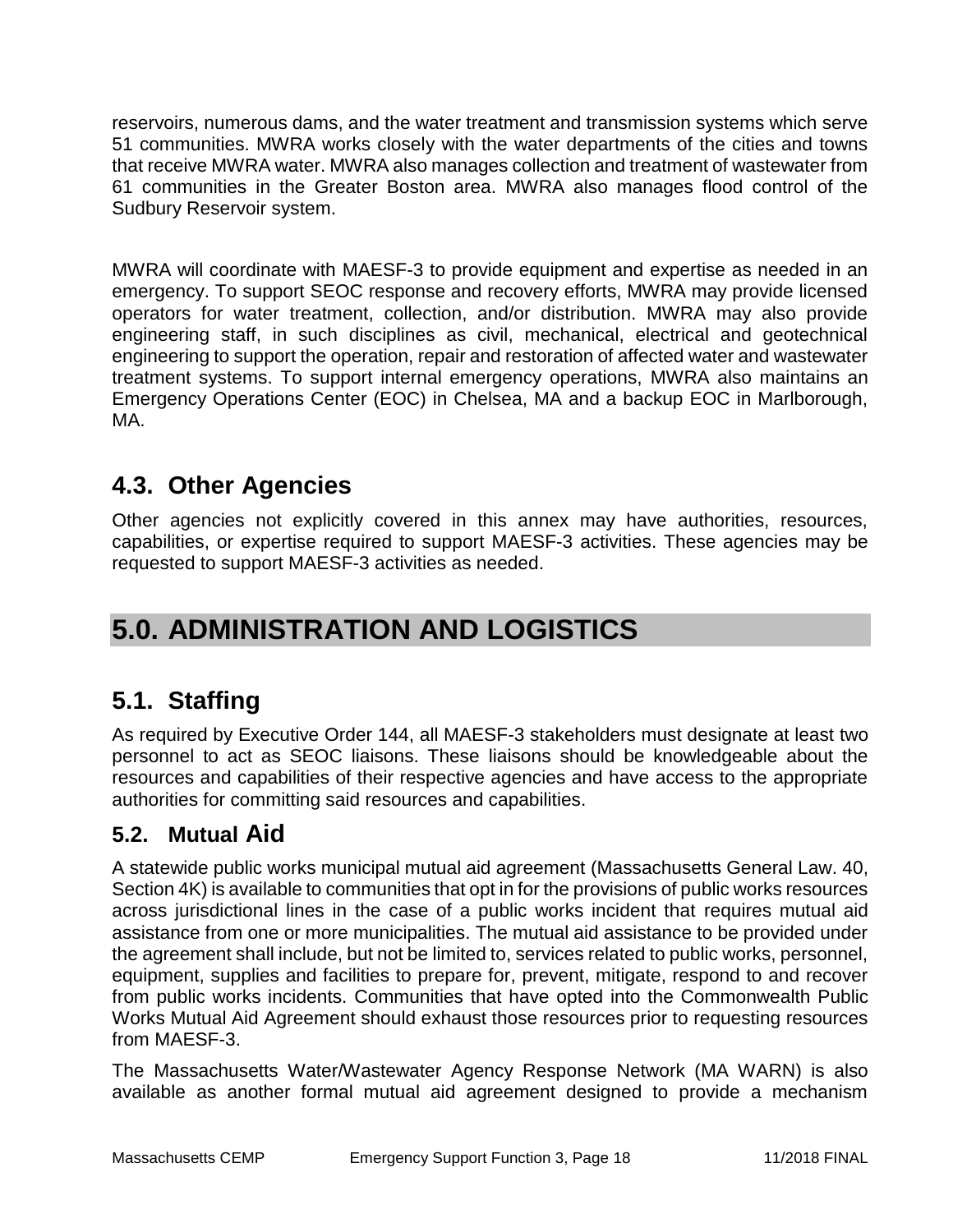specifically for water and wastewater utilities that face threatened or particular damages from a natural or human-caused event. MA WARN allows water/wastewater utilities to quickly obtain emergency assistance in the form of personnel, equipment, materials, and other associated services from other water/wastewater utilities after an emergency declaration has been made by the Appropriate Authorized Official in accordance to their governmental structure, or under the auspices of Massachusetts General Law Chapter 40N. MA WARN is available to water/wastewater utilities that operate as separate entities from public works, including commissions, districts and privately owned companies that serve the public. Water/wastewater utilities that have opted to join MA WARN should exhaust those resources prior to requesting resources from MAESF-3.

In the event MAESF-3 requires resources from outside Massachusetts, the MAESF-3 primary agency will work with the SEOC Operations Section Chief to request additional resources from other states via EMAC, IEMAC or other mutual-aid agreements, or from the Federal government.

# **5.3. Annex Review and Maintenance**

This annex will be updated every two years at a minimum, in accordance with the Emergency Management Program Administrative Policy, and will ensure that appropriate stakeholder input is incorporated into updates. Additionally, the annex will be reviewed following any exercise or activation of the plan that identifies potential improvements. Revisions to this annex will supersede all previous editions and will be effective immediately.

# **6.0. AUTHORITIES, RESOURCES, AND REFERENCES**

## **6.1. Authorities**

See Authorities section of the State CEMP Base Plan

# **6.2. Resources**

See Resources section of the State CEMP Base Plan

# **6.3. References**

- Massachusetts General Law 40, Section 4K
- Massachusetts General Law Chapter 40N
- Massachusetts Executive Order 144
- Massachusetts General Laws, Chapter 253, Sections 44-50
- Massachusetts Comprehensive Emergency Management Plan